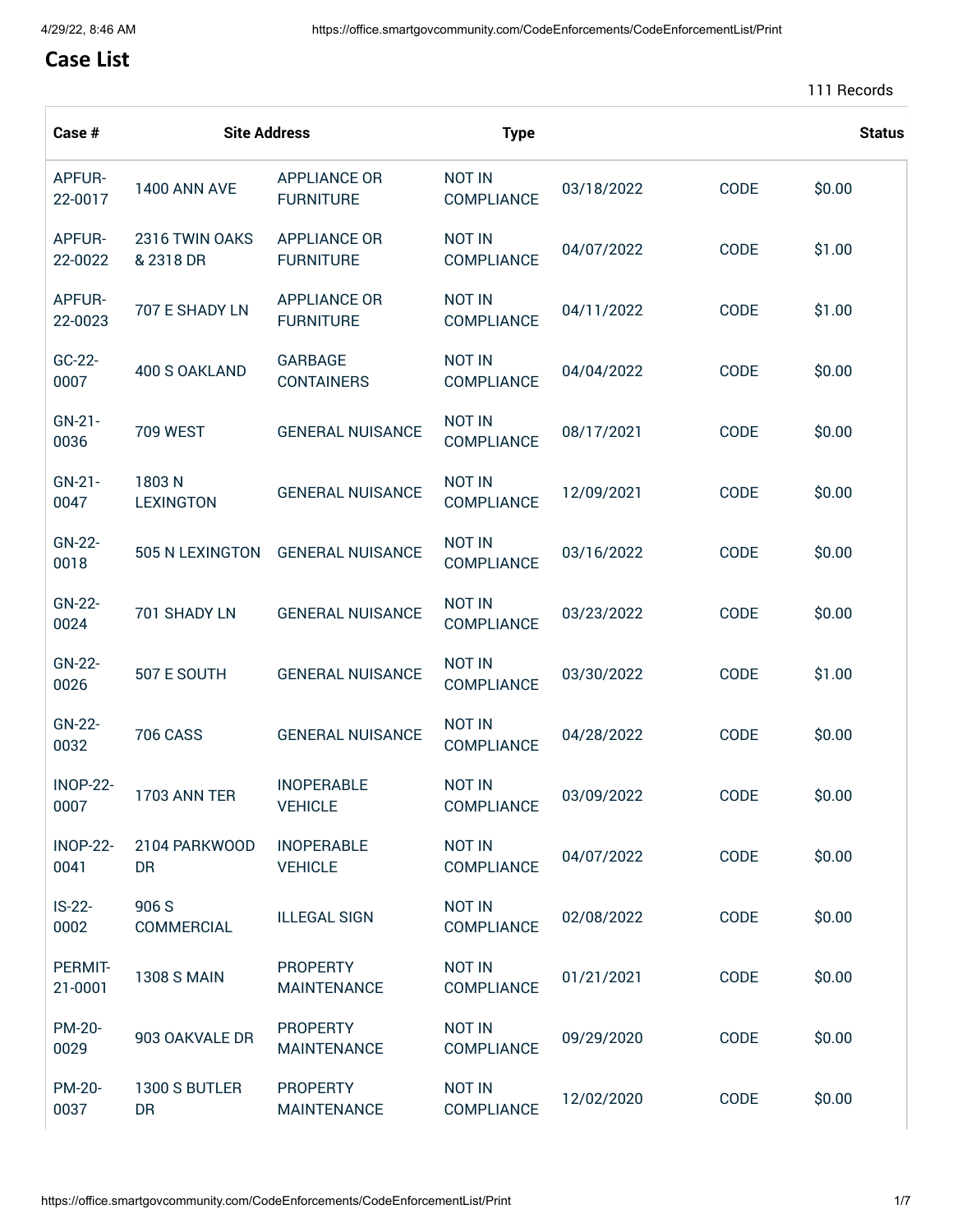| Case #         | <b>Site Address</b>                 | <b>Type</b>                           | <b>Status</b>               | <b>Submitted</b> | <b>Closed</b> |      | <b>Department</b> All Fees Due |
|----------------|-------------------------------------|---------------------------------------|-----------------------------|------------------|---------------|------|--------------------------------|
| PM-20-<br>0039 | 603 E PEARL                         | <b>PROPERTY</b><br><b>MAINTENANCE</b> | <b>NOT IN</b><br>COMPLIANCE | 12/08/2020       |               | CODE | \$0.00                         |
| PM-21-<br>0006 | 307 E SOUTH                         | <b>PROPERTY</b><br><b>MAINTENANCE</b> | <b>NOT IN</b><br>COMPLIANCE | 02/19/2021       |               | CODE | \$0.00                         |
| PM-21-<br>0011 | 703 E PEARL                         | <b>PROPERTY</b><br><b>MAINTENANCE</b> | <b>NOT IN</b><br>COMPLIANCE | 03/03/2021       |               | CODE | \$0.00                         |
| PM-21-<br>0032 | <b>1707 NEW</b><br><b>CASTLE DR</b> | <b>PROPERTY</b><br><b>MAINTENANCE</b> | <b>NOT IN</b><br>COMPLIANCE | 04/06/2021       |               | CODE | \$0.00                         |
| PM-21-<br>0041 | 103 S<br>COMMERCIAL                 | <b>PROPERTY</b><br><b>MAINTENANCE</b> | <b>NOT IN</b><br>COMPLIANCE | 05/12/2021       |               | CODE | \$0.00                         |
| PM-21-<br>0048 | 900 S OAKLAND                       | <b>PROPERTY</b><br><b>MAINTENANCE</b> | <b>NOT IN</b><br>COMPLIANCE | 06/01/2021       |               | CODE | \$0.00                         |
| PM-21-<br>0051 | 2805 EAST OUTER<br><b>RD</b>        | <b>PROPERTY</b><br><b>MAINTENANCE</b> | <b>NOT IN</b><br>COMPLIANCE | 06/07/2021       |               | CODE | \$0.00                         |
| PM-21-<br>0054 | 502 S<br><b>INDEPENDENCE</b>        | <b>PROPERTY</b><br><b>MAINTENANCE</b> | <b>NOT IN</b><br>COMPLIANCE | 06/24/2021       |               | CODE | \$0.00                         |
| PM-21-<br>0057 | <b>801 S MAIN</b>                   | <b>PROPERTY</b><br><b>MAINTENANCE</b> | <b>NOT IN</b><br>COMPLIANCE | 07/19/2021       |               | CODE | \$0.00                         |
| PM-21-<br>0062 | <b>803 E WALL</b>                   | <b>PROPERTY</b><br><b>MAINTENANCE</b> | <b>NOT IN</b><br>COMPLIANCE | 07/28/2021       |               | CODE | \$0.00                         |
| PM-21-<br>0063 | 101 S LEXINGTON                     | <b>PROPERTY</b><br><b>MAINTENANCE</b> | <b>NOT IN</b><br>COMPLIANCE | 07/28/2021       |               | CODE | \$0.00                         |
| PM-21-<br>0070 | <b>1005 GREEN</b>                   | <b>PROPERTY</b><br><b>MAINTENANCE</b> | <b>NOT IN</b><br>COMPLIANCE | 08/05/2021       |               | CODE | \$0.00                         |
| PM-21-<br>0080 | 807 S<br><b>INDEPENDENCE</b>        | <b>PROPERTY</b><br><b>MAINTENANCE</b> | <b>NOT IN</b><br>COMPLIANCE | 09/28/2021       |               | CODE | \$0.00                         |
| PM-21-<br>0081 | 805 S<br><b>INDEPENDENCE</b>        | <b>PROPERTY</b><br><b>MAINTENANCE</b> | <b>NOT IN</b><br>COMPLIANCE | 09/28/2021       |               | CODE | \$0.00                         |
| PM-21-<br>0085 | 1505 S<br><b>INDEPENDENCE</b>       | <b>PROPERTY</b><br><b>MAINTENANCE</b> | <b>NOT IN</b><br>COMPLIANCE | 09/29/2021       |               | CODE | \$0.00                         |
| PM-21-<br>0086 | 1500 S<br><b>INDEPENDENCE</b>       | <b>PROPERTY</b><br><b>MAINTENANCE</b> | <b>NOT IN</b><br>COMPLIANCE | 09/29/2021       |               | CODE | \$0.00                         |
| PM-21-<br>0088 | 112 S<br><b>INDEPENDENCE</b>        | <b>PROPERTY</b><br><b>MAINTENANCE</b> | <b>NOT IN</b><br>COMPLIANCE | 10/12/2021       |               | CODE | \$0.00                         |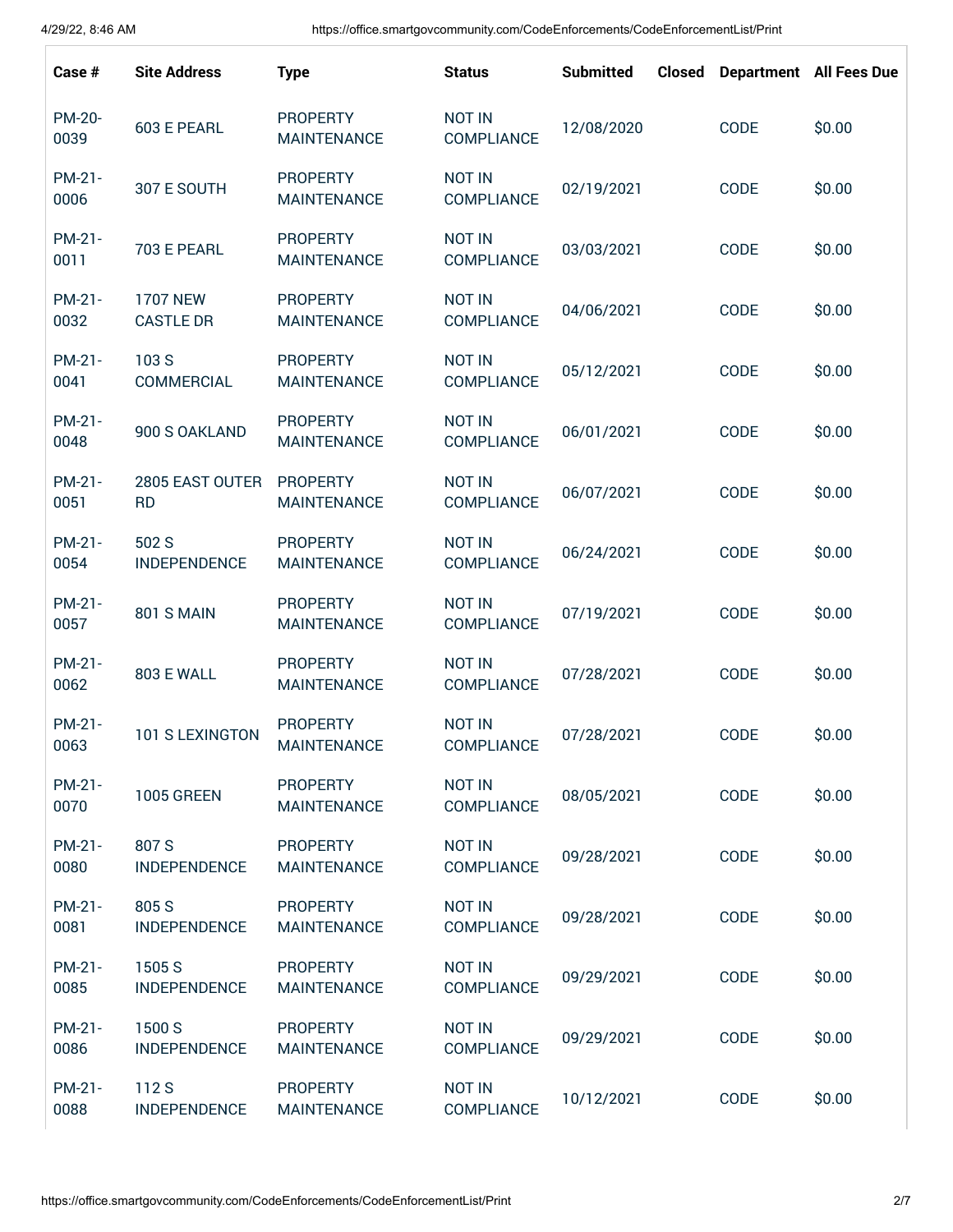| Case #                | <b>Site Address</b>                  | <b>Type</b>                           | <b>Status</b>                      | <b>Submitted</b> | <b>Closed</b> |             | <b>Department</b> All Fees Due |
|-----------------------|--------------------------------------|---------------------------------------|------------------------------------|------------------|---------------|-------------|--------------------------------|
| PM-21-<br>0095        | 1101 S OAKLAND                       | <b>PROPERTY</b><br><b>MAINTENANCE</b> | <b>NOT IN</b><br>COMPLIANCE        | 11/04/2021       |               | CODE        | \$0.00                         |
| PM-21-<br>0097        | 201 Bowman                           | <b>PROPERTY</b><br><b>MAINTENANCE</b> | <b>NOT IN</b><br>COMPLIANCE        | 11/15/2021       |               | CODE        | \$0.00                         |
| PM-21-<br>0100        | 1701 N<br><b>LEXINGTON</b>           | <b>PROPERTY</b><br><b>MAINTENANCE</b> | <b>NOT IN</b><br>COMPLIANCE        | 12/09/2021       |               | CODE        | \$0.00                         |
| <b>PM-22-</b><br>0001 | 103 S<br>COMMERCIAL                  | <b>PROPERTY</b><br><b>MAINTENANCE</b> | <b>NOT IN</b><br>COMPLIANCE        | 01/13/2022       |               | CODE        | \$0.00                         |
| <b>PM-22-</b><br>0005 | 2511 E ELM                           | <b>PROPERTY</b><br><b>MAINTENANCE</b> | <b>NOT IN</b><br>COMPLIANCE        | 02/08/2022       |               | CODE        | \$0.00                         |
| <b>PM-22-</b><br>0006 | 1906 ORCHARD<br><b>RD</b>            | <b>PROPERTY</b><br><b>MAINTENANCE</b> | <b>NOT IN</b><br><b>COMPLIANCE</b> | 02/10/2022       |               | CODE        | \$0.00                         |
| <b>PM-22-</b><br>0008 | 1107 S<br><b>INDEPENDENCE</b>        | <b>PROPERTY</b><br><b>MAINTENANCE</b> | <b>NOT IN</b><br>COMPLIANCE        | 02/22/2022       |               | CODE        | \$0.00                         |
| <b>PM-22-</b><br>0009 | 112 S<br><b>INDEPENDENCE</b>         | <b>INTERNATIONAL FIRE</b><br>CODE     | <b>NOT IN</b><br>COMPLIANCE        | 02/23/2022       |               | <b>FIRE</b> | \$0.00                         |
| <b>PM-22-</b><br>0010 | 1005 S BUTLER<br>DR                  | <b>PROPERTY</b><br><b>MAINTENANCE</b> | <b>NOT IN</b><br>COMPLIANCE        | 03/03/2022       |               | CODE        | \$0.00                         |
| PM-22-<br>0012        | 1101 N<br><b>INDEPENDENCE</b>        | <b>PROPERTY</b><br><b>MAINTENANCE</b> | <b>NOT IN</b><br><b>COMPLIANCE</b> | 03/03/2022       |               | CODE        | \$0.00                         |
| PM-22-<br>0013        | 405 W MECHANIC                       | <b>PROPERTY</b><br><b>MAINTENANCE</b> | <b>NOT IN</b><br>COMPLIANCE        | 03/03/2022       |               | CODE        | \$0.00                         |
| PM-22-<br>0015        | 102 W JOY                            | <b>PROPERTY</b><br><b>MAINTENANCE</b> | <b>NOT IN</b><br><b>COMPLIANCE</b> | 03/07/2022       |               | CODE        | \$0.00                         |
| <b>PM-22-</b><br>0017 | 601 N LAKE AVE                       | <b>PROPERTY</b><br><b>MAINTENANCE</b> | <b>NOT IN</b><br>COMPLIANCE        | 03/07/2022       |               | CODE        | \$0.00                         |
| PM-22-<br>0019        | 2001 GLENDA DR                       | <b>PROPERTY</b><br><b>MAINTENANCE</b> | <b>NOT IN</b><br>COMPLIANCE        | 03/09/2022       |               | CODE        | \$0.00                         |
| <b>PM-22-</b><br>0020 | 408 LOCUST                           | <b>PROPERTY</b><br><b>MAINTENANCE</b> | <b>NOT IN</b><br>COMPLIANCE        | 03/09/2022       |               | CODE        | \$0.00                         |
| <b>PM-22-</b><br>0021 | <b>1501 KING</b><br><b>ARTHUR DR</b> | <b>PROPERTY</b><br><b>MAINTENANCE</b> | <b>NOT IN</b><br><b>COMPLIANCE</b> | 03/09/2022       |               | CODE        | \$0.00                         |
| <b>PM-22-</b><br>0023 | 711 ANN AVE                          | <b>PROPERTY</b><br><b>MAINTENANCE</b> | <b>NOT IN</b><br><b>COMPLIANCE</b> | 03/10/2022       |               | CODE        | \$0.00                         |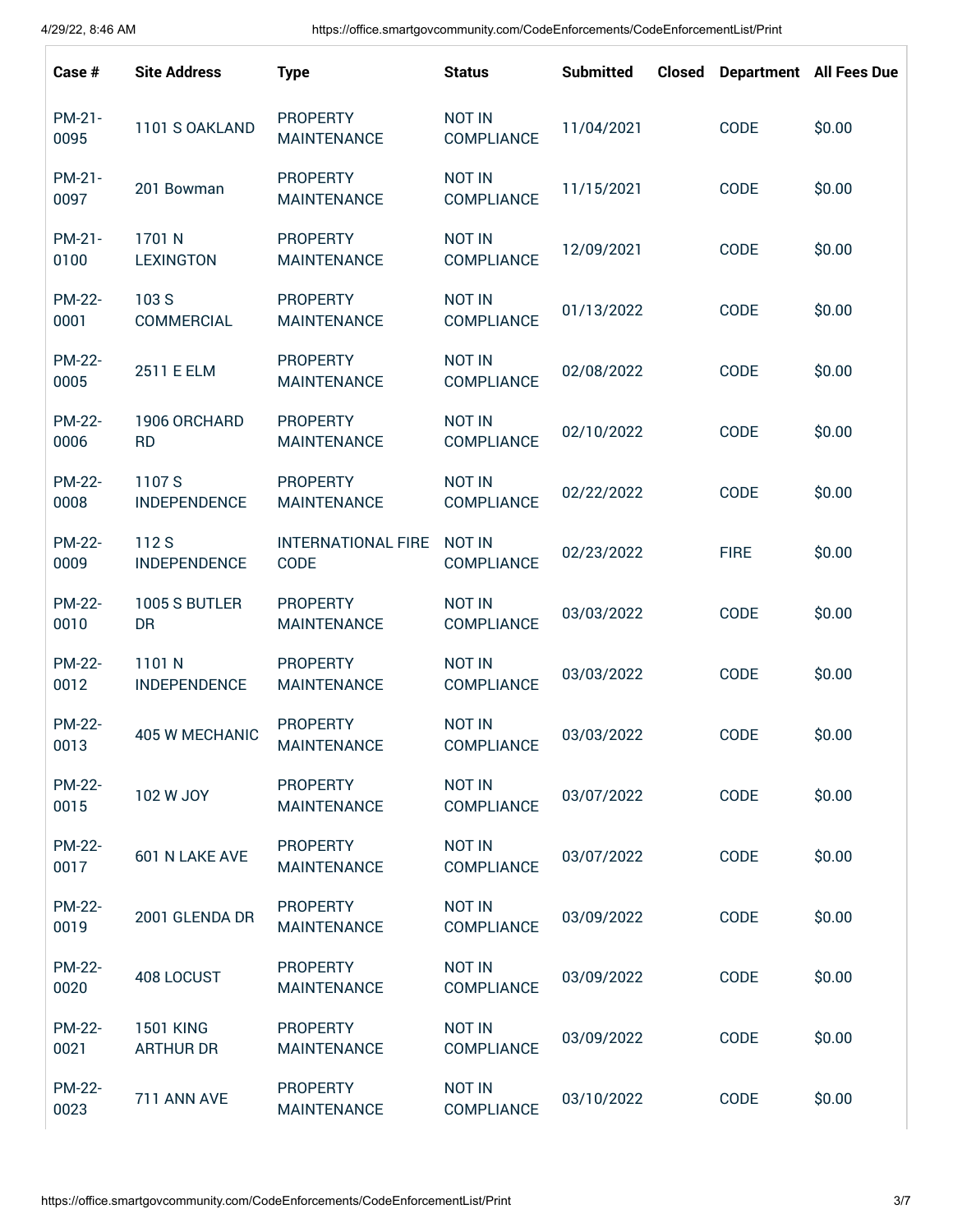| Case #                | <b>Site Address</b>             | <b>Type</b>                           | <b>Status</b>                      | <b>Submitted</b> | <b>Closed</b> |      | <b>Department</b> All Fees Due |
|-----------------------|---------------------------------|---------------------------------------|------------------------------------|------------------|---------------|------|--------------------------------|
| <b>PM-22-</b><br>0025 | 613<br><b>MORNINGVIEW</b><br>DR | <b>PROPERTY</b><br><b>MAINTENANCE</b> | <b>NOT IN</b><br>COMPLIANCE        | 03/10/2022       |               | CODE | \$0.00                         |
| <b>PM-22-</b><br>0026 | 301 LANCELOT DR                 | <b>PROPERTY</b><br><b>MAINTENANCE</b> | <b>NOT IN</b><br>COMPLIANCE        | 03/14/2022       |               | CODE | \$0.00                         |
| PM-22-<br>0028        | 1500N<br><b>LEXINGTON</b>       | <b>PROPERTY</b><br><b>MAINTENANCE</b> | <b>NOT IN</b><br>COMPLIANCE        | 03/15/2022       |               | CODE | \$0.00                         |
| <b>PM-22-</b><br>0032 | <b>1304 PINE</b>                | <b>PROPERTY</b><br><b>MAINTENANCE</b> | <b>NOT IN</b><br><b>COMPLIANCE</b> | 03/18/2022       |               | CODE | \$0.00                         |
| <b>PM-22-</b><br>0033 | <b>605 BROOKRIDGE</b><br>DR     | <b>PROPERTY</b><br><b>MAINTENANCE</b> | <b>NOT IN</b><br>COMPLIANCE        | 01/20/2022       |               | CODE | \$0.00                         |
| <b>PM-22-</b><br>0037 | <b>405 W WALL</b>               | <b>PROPERTY</b><br><b>MAINTENANCE</b> | <b>NOT IN</b><br><b>COMPLIANCE</b> | 04/04/2022       |               | CODE | \$1.00                         |
| <b>PM-22-</b><br>0039 | <b>105 E WALL</b>               | <b>PROPERTY</b><br><b>MAINTENANCE</b> | <b>NOT IN</b><br><b>COMPLIANCE</b> | 04/05/2022       |               | CODE | \$1.00                         |
| <b>PM-22-</b><br>0040 | <b>1503 VINE</b>                | <b>PROPERTY</b><br><b>MAINTENANCE</b> | <b>NOT IN</b><br>COMPLIANCE        | 04/07/2022       |               | CODE | \$1.00                         |
| <b>PM-22-</b><br>0041 | 701 N LEXINGTON                 | <b>PROPERTY</b><br><b>MAINTENANCE</b> | <b>NOT IN</b><br>COMPLIANCE        | 04/07/2022       |               | CODE | \$1.00                         |
| <b>PM-22-</b><br>0042 | 900 E PEARL                     | <b>PROPERTY</b><br><b>MAINTENANCE</b> | <b>NOT IN</b><br><b>COMPLIANCE</b> | 04/07/2022       |               | CODE | \$1.00                         |
| <b>PM-22-</b><br>0044 | 1102 E ELM                      | <b>PROPERTY</b><br><b>MAINTENANCE</b> | NOT IN<br>COMPLIANCE               | 04/07/2022       |               | CODE | \$1.00                         |
| <b>PM-22-</b><br>0045 | 601 N<br><b>INDEPENDENCE</b>    | <b>PROPERTY</b><br><b>MAINTENANCE</b> | <b>NOT IN</b><br>COMPLIANCE        | 04/07/2022       |               | CODE | \$1.00                         |
| <b>PM-22-</b><br>0046 | 2203 E MECHANIC                 | <b>PROPERTY</b><br><b>MAINTENANCE</b> | <b>NOT IN</b><br>COMPLIANCE        | 04/22/2022       |               | CODE | \$0.00                         |
| POG-22-<br>0011       | 2106<br><b>CHRISTOPHER</b>      | <b>ILLEGAL PARKING</b>                | <b>NOT IN</b><br>COMPLIANCE        | 03/08/2022       |               | CODE | \$0.00                         |
| POG-22-<br>0035       | 400 N LAKE AVE                  | <b>ILLEGAL PARKING</b>                | <b>NOT IN</b><br>COMPLIANCE        | 03/14/2022       |               | CODE | \$0.00                         |
| POG-22-<br>0037       | 1204 HIGHLAND<br><b>DR</b>      | <b>ILLEGAL PARKING</b>                | <b>NOT IN</b><br><b>COMPLIANCE</b> | 03/15/2022       |               | CODE | \$0.00                         |
| POG-22-<br>0041       | <b>1710 ANN AVE</b>             | <b>ILLEGAL PARKING</b>                | <b>NOT IN</b><br>COMPLIANCE        | 03/18/2022       |               | CODE | \$0.00                         |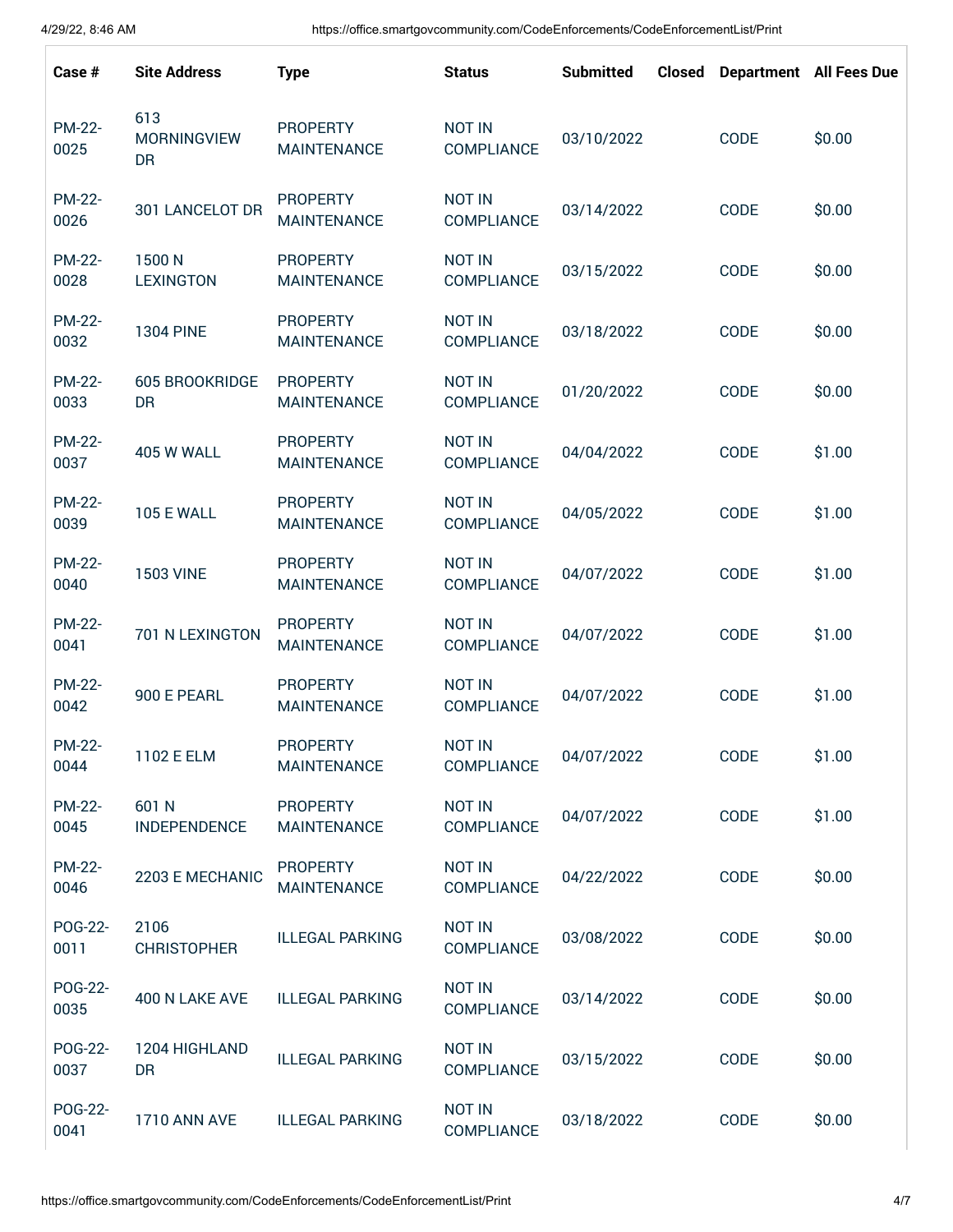| Case #                   | <b>Site Address</b>           | <b>Type</b>            | <b>Status</b>                      | <b>Submitted</b> | <b>Closed</b> |      | <b>Department</b> All Fees Due |
|--------------------------|-------------------------------|------------------------|------------------------------------|------------------|---------------|------|--------------------------------|
| POG-22-<br>0043          | <b>1005 GREEN</b>             | <b>ILLEGAL PARKING</b> | <b>NOT IN</b><br>COMPLIANCE        | 03/18/2022       |               | CODE | \$0.00                         |
| POG-22-<br>0045          | <b>200 W KIRK</b>             | <b>ILLEGAL PARKING</b> | <b>NOT IN</b><br>COMPLIANCE        | 03/18/2022       |               | CODE | \$0.00                         |
| POG-22-<br>0049          | 709 E SHADY LN                | <b>ILLEGAL PARKING</b> | <b>NOT IN</b><br>COMPLIANCE        | 03/25/2022       |               | CODE | \$0.00                         |
| POG-22-<br>0050          | 804 E SOUTH                   | <b>ILLEGAL PARKING</b> | <b>NOT IN</b><br>COMPLIANCE        | 03/25/2022       |               | CODE | \$0.00                         |
| POG-22-<br>0054          | 605 E SOUTH                   | <b>ILLEGAL PARKING</b> | <b>NOT IN</b><br>COMPLIANCE        | 03/30/2022       |               | CODE | \$0.00                         |
| POG-22-<br>0063          | 902 W MECHANIC                | <b>ILLEGAL PARKING</b> | <b>NOT IN</b><br>COMPLIANCE        | 04/04/2022       |               | CODE | \$0.00                         |
| POG-22-<br>0066          | <b>1106 PINE</b>              | <b>ILLEGAL PARKING</b> | <b>NOT IN</b><br>COMPLIANCE        | 04/05/2022       |               | CODE | \$0.00                         |
| POG-22-<br>0068          | 804 HIGHLAND<br>DR            | <b>ILLEGAL PARKING</b> | <b>NOT IN</b><br><b>COMPLIANCE</b> | 04/05/2022       |               | CODE | \$0.00                         |
| POG-22-<br>0071          | 802N<br>COMMERCIAL            | <b>ILLEGAL PARKING</b> | <b>NOT IN</b><br><b>COMPLIANCE</b> | 04/07/2022       |               | CODE | \$0.00                         |
| POG-22-<br>0072          | 900N<br>COMMERCIAL            | <b>ILLEGAL PARKING</b> | <b>NOT IN</b><br><b>COMPLIANCE</b> | 04/07/2022       |               | CODE | \$0.00                         |
| POG-22-<br>0077          | 503 N<br>THUNDERBIRD DR       | <b>ILLEGAL PARKING</b> | <b>NOT IN</b><br>COMPLIANCE        | 04/07/2022       |               | CODE | \$0.00                         |
| POG-22-<br>0080          | 2201 ORCHARD<br><b>RD</b>     | <b>ILLEGAL PARKING</b> | <b>NOT IN</b><br>COMPLIANCE        | 03/14/2022       |               | CODE | \$0.00                         |
| TRASH-<br>22-0003        | 1205 S<br><b>INDEPENDENCE</b> | <b>TRASH</b>           | <b>NOT IN</b><br>COMPLIANCE        | 02/22/2022       |               | CODE | \$0.00                         |
| TRASH-<br>22-0005        | 102 W JOY                     | <b>TRASH</b>           | <b>NOT IN</b><br>COMPLIANCE        | 02/22/2022       |               | CODE | \$0.00                         |
| <b>TRASH-</b><br>22-0009 | 1900 STACY RD                 | <b>TRASH</b>           | <b>NOT IN</b><br>COMPLIANCE        | 03/08/2022       |               | CODE | \$0.00                         |
| TRASH-<br>22-0012        | 2004<br><b>CHRISTOPHER</b>    | <b>TRASH</b>           | <b>NOT IN</b><br>COMPLIANCE        | 04/07/2022       |               | CODE | \$1.00                         |
| <b>TREE-22-</b><br>0001  | 500 YOUNGER &<br>502 DR       | <b>TREES</b>           | <b>NOT IN</b><br>COMPLIANCE        | 04/28/2022       |               | CODE | \$0.00                         |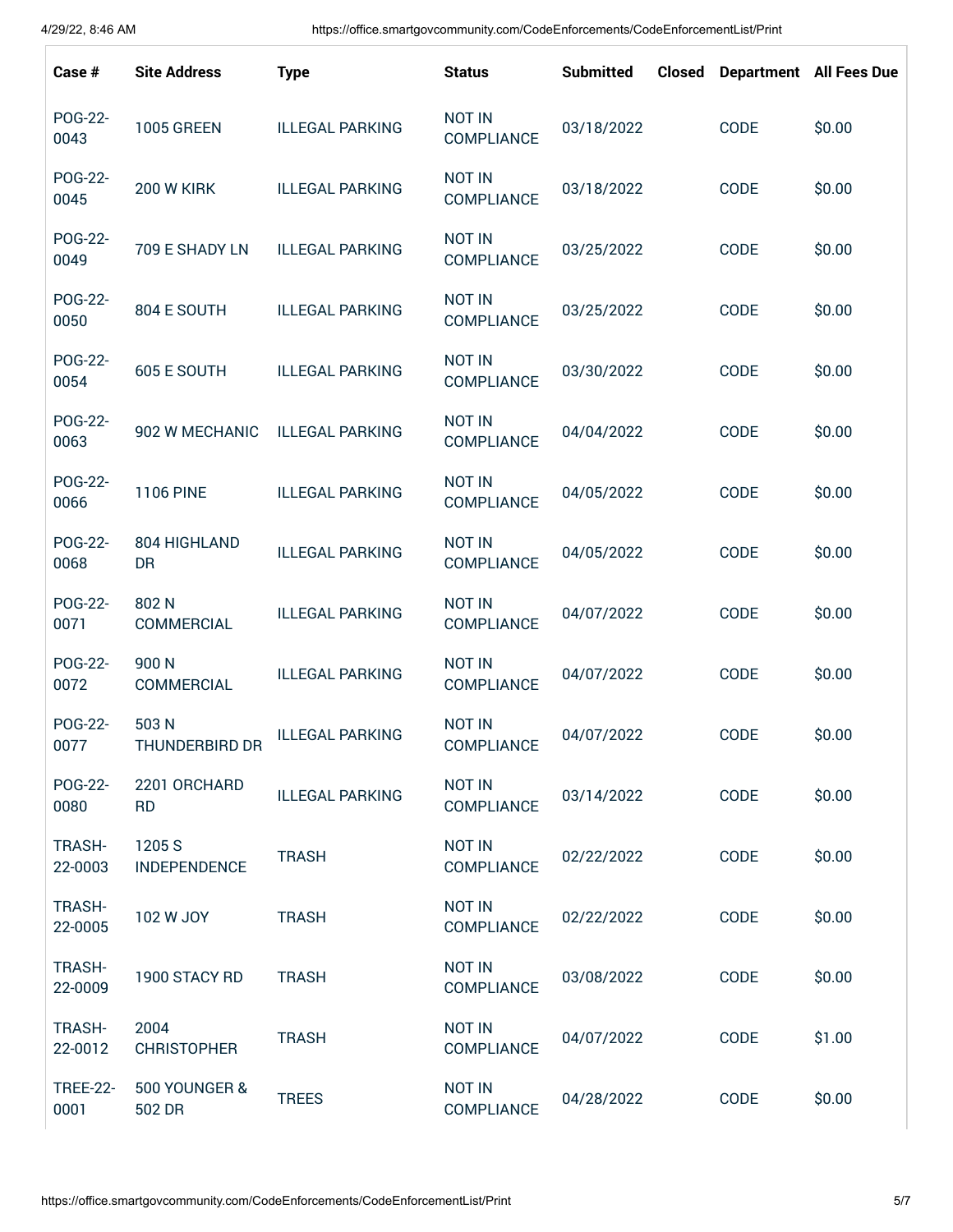| Case #                 | <b>Site Address</b>                 | <b>Type</b>                      | <b>Status</b>                      | <b>Submitted</b> | <b>Closed</b> |             | <b>Department</b> All Fees Due |
|------------------------|-------------------------------------|----------------------------------|------------------------------------|------------------|---------------|-------------|--------------------------------|
| <b>VAB-20-</b><br>0011 | 605 E SOUTH                         | VACANT, ABANDONED<br>OR BLIGHTED | <b>NOT IN</b><br><b>COMPLIANCE</b> | 05/29/2020       |               | <b>CODE</b> | \$0.00                         |
| <b>VAB-20-</b><br>0012 | 1500 S<br><b>INDEPENDENCE</b>       | VACANT, ABANDONED<br>OR BLIGHTED | <b>NOT IN</b><br><b>COMPLIANCE</b> | 05/29/2020       |               | CODE        | \$0.00                         |
| <b>VAB-20-</b><br>0016 | 804 GREEN ST                        | VACANT, ABANDONED<br>OR BLIGHTED | <b>NOT IN</b><br><b>COMPLIANCE</b> | 05/29/2020       |               | CODE        | \$0.00                         |
| <b>VAB-20-</b><br>0018 | <b>701 S MAIN</b>                   | VACANT, ABANDONED<br>OR BLIGHTED | <b>NOT IN</b><br><b>COMPLIANCE</b> | 05/29/2020       |               | CODE        | \$0.00                         |
| <b>VAB-20-</b><br>0031 | 208 W PEARL ST                      | VACANT, ABANDONED<br>OR BLIGHTED | <b>NOT IN</b><br><b>COMPLIANCE</b> | 06/11/2020       |               | <b>CODE</b> | \$0.00                         |
| <b>VAB-20-</b><br>0032 | 700 N LEXINGTON                     | VACANT, ABANDONED<br>OR BLIGHTED | <b>NOT IN</b><br><b>COMPLIANCE</b> | 06/11/2020       |               | CODE        | \$0.00                         |
| <b>VAB-20-</b><br>0033 | <b>1707 NEW</b><br><b>CASTLE DR</b> | VACANT, ABANDONED<br>OR BLIGHTED | <b>NOT IN</b><br><b>COMPLIANCE</b> | 09/30/2020       |               | <b>CODE</b> | \$0.00                         |
| <b>VAB-20-</b><br>0036 | 2511 E ELM                          | VACANT, ABANDONED<br>OR BLIGHTED | <b>NOT IN</b><br><b>COMPLIANCE</b> | 10/19/2020       |               | CODE        | \$0.00                         |
| <b>VAB-20-</b><br>0043 | 307 E SOUTH                         | VACANT, ABANDONED<br>OR BLIGHTED | <b>NOT IN</b><br><b>COMPLIANCE</b> | 12/01/2020       |               | <b>CODE</b> | \$0.00                         |
| <b>VAB-21-</b><br>0001 | 208 E PEARL                         | VACANT, ABANDONED<br>OR BLIGHTED | <b>NOT IN</b><br><b>COMPLIANCE</b> | 02/18/2021       |               | CODE        | \$0.00                         |
| <b>VAB-21-</b><br>0003 | 703 E PEARL                         | VACANT, ABANDONED<br>OR BLIGHTED | <b>NOT IN</b><br>COMPLIANCE        | 03/02/2021       |               | CODE        | \$0.00                         |
| <b>VAB-21-</b><br>0004 | <b>1204 PINE</b>                    | VACANT, ABANDONED<br>OR BLIGHTED | <b>NOT IN</b><br>COMPLIANCE        | 03/08/2021       |               | CODE        | \$0.00                         |
| <b>VAB-21-</b><br>0005 | 107 S LEXINGTON                     | VACANT, ABANDONED<br>OR BLIGHTED | <b>NOT IN</b><br>COMPLIANCE        | 04/06/2021       |               | CODE        | \$0.00                         |
| <b>VAB-21-</b><br>0006 | 103 S<br>COMMERCIAL                 | VACANT, ABANDONED<br>OR BLIGHTED | <b>NOT IN</b><br><b>COMPLIANCE</b> | 05/12/2021       |               | CODE        | \$0.00                         |
| <b>VAB-21-</b><br>0007 | 707 E PEARL                         | VACANT, ABANDONED<br>OR BLIGHTED | <b>NOT IN</b><br><b>COMPLIANCE</b> | 06/16/2021       |               | CODE        | \$0.00                         |
| <b>VAB-21-</b><br>0008 | 613<br><b>MORNINGVIEW</b><br>DR     | VACANT, ABANDONED<br>OR BLIGHTED | <b>NOT IN</b><br><b>COMPLIANCE</b> | 07/12/2021       |               | CODE        | \$0.00                         |
| <b>VAB-21-</b><br>0009 | 801 S MAIN                          | VACANT, ABANDONED<br>OR BLIGHTED | <b>NOT IN</b><br><b>COMPLIANCE</b> | 07/19/2021       |               | CODE        | \$0.00                         |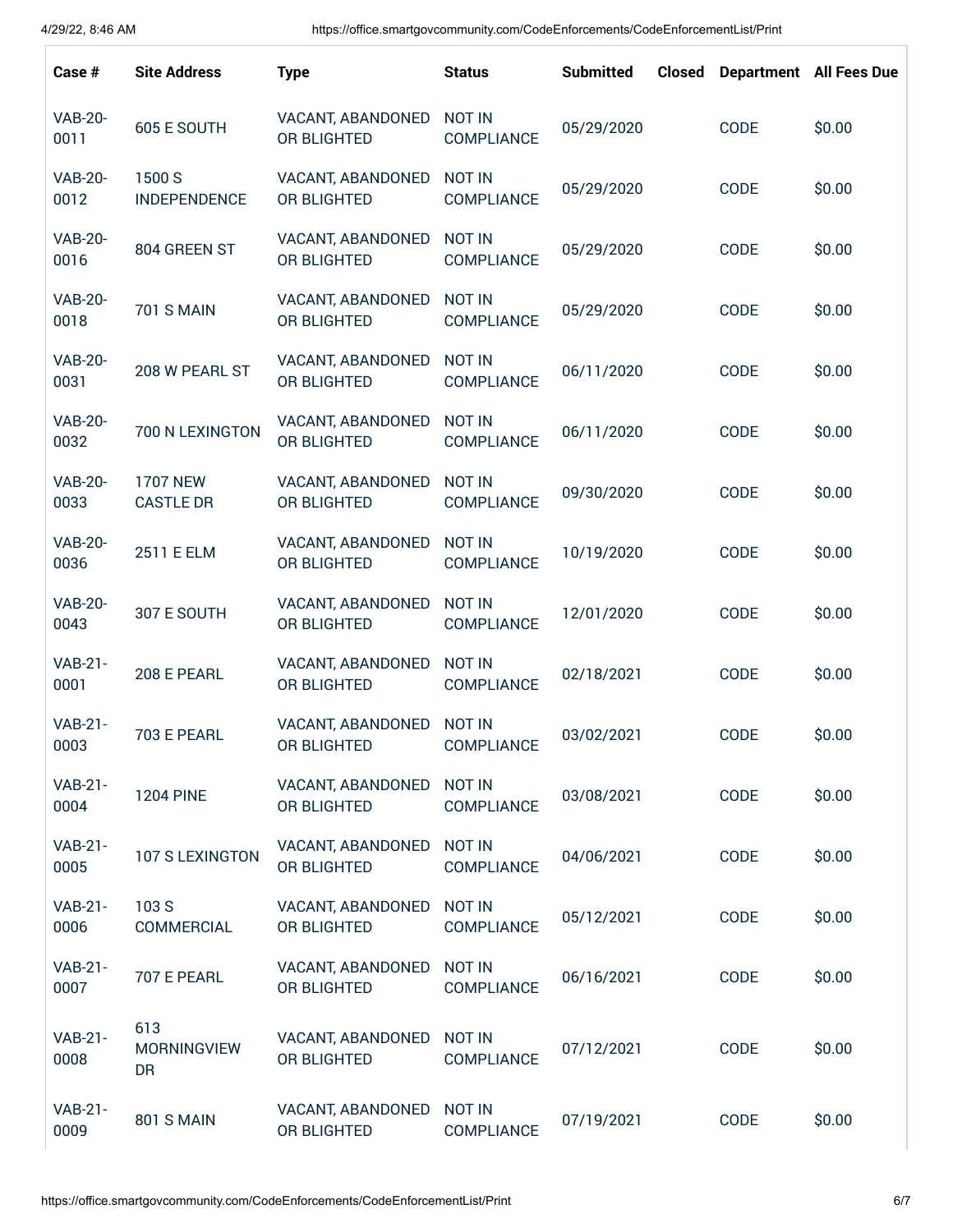| Case #                 | <b>Site Address</b>           | <b>Type</b>                      | <b>Status</b>                      | <b>Submitted</b> | <b>Closed</b> |      | <b>Department</b> All Fees Due |
|------------------------|-------------------------------|----------------------------------|------------------------------------|------------------|---------------|------|--------------------------------|
| <b>VAB-21-</b><br>0010 | 101 S LEXINGTON               | VACANT, ABANDONED<br>OR BLIGHTED | <b>NOT IN</b><br>COMPLIANCE        | 08/02/2021       |               | CODE | \$0.00                         |
| <b>VAB-21-</b><br>0011 | 2000 N<br>COMMERCIAL          | VACANT, ABANDONED<br>OR BLIGHTED | <b>NOT IN</b><br>COMPLIANCE        | 08/02/2021       |               | CODE | \$0.00                         |
| <b>VAB-21-</b><br>0013 | 1801 S OAKLAND                | VACANT, ABANDONED<br>OR BLIGHTED | <b>NOT IN</b><br>COMPLIANCE        | 09/15/2021       |               | CODE | \$0.00                         |
| <b>VAB-21-</b><br>0014 | 301 E CHESTNUT                | VACANT, ABANDONED<br>OR BLIGHTED | <b>NOT IN</b><br>COMPLIANCE        | 09/15/2021       |               | CODE | \$0.00                         |
| <b>VAB-22-</b><br>0001 | 2704 N STATE<br>ROUTE 291     | VACANT, ABANDONED<br>OR BLIGHTED | <b>NOT IN</b><br><b>COMPLIANCE</b> | 01/20/2022       |               | CODE | \$0.00                         |
| <b>VAB-22-</b><br>0004 | 205 N LAKE AVE                | VACANT, ABANDONED<br>OR BLIGHTED | <b>NOT IN</b><br>COMPLIANCE        | 04/25/2022       |               | CODE | \$0.00                         |
| <b>VAB-22-</b><br>0005 | 302 S<br><b>INDEPENDENCE</b>  | VACANT, ABANDONED<br>OR BLIGHTED | <b>NOT IN</b><br><b>COMPLIANCE</b> | 04/25/2022       |               | CODE | \$0.00                         |
| ZN-22-<br>0001         | 1408N<br><b>LEXINGTON</b>     | <b>ZONING</b>                    | <b>NOT IN</b><br>COMPLIANCE        | 02/08/2022       |               | CODE | \$0.00                         |
| ZN-22-<br>0002         | 1409 N<br><b>INDEPENDENCE</b> | <b>ZONING</b>                    | <b>NOT IN</b><br><b>COMPLIANCE</b> | 02/08/2022       |               | CODE | \$0.00                         |
| ZN-22-<br>0004         | 1177N<br><b>INDEPENDENCE</b>  | <b>ZONING</b>                    | <b>NOT IN</b><br><b>COMPLIANCE</b> | 04/07/2022       |               | CODE | \$0.00                         |